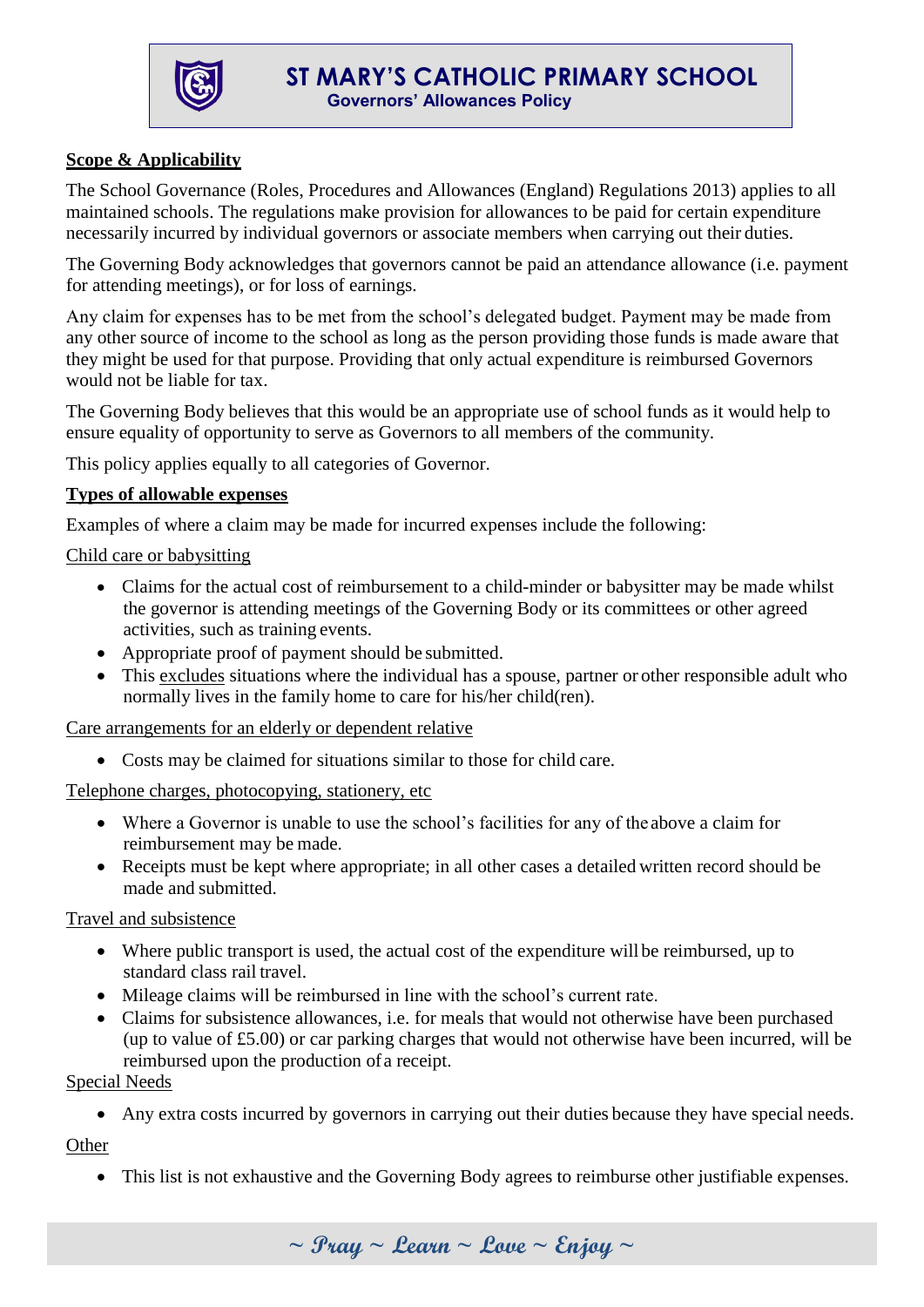### **Making a claim**

To minimise administrative burden for the school, Governors should, where possible, claim in arrears on a termly basis unless the amount to be claimed is substantial.

Claims should be submitted on the appropriate claim form (Appendix A attached) and should be authorised by either the Chair of the Finance Committee or Headteacher and submitted to the school office for payment.

Appendix A



# **ST MARY'S CATHOLIC PRIMARY SCHOOL Governor Expenses Claim Form**

| Name:    | Date:         |
|----------|---------------|
| Address: | Claim Period: |

I claim am making a claim for governor expenses as detailed below. I have attached all relevant receipts to support my claim.

| <b>Cost incurred</b>                                         | Amount |
|--------------------------------------------------------------|--------|
| Child care / baby-sitting expenses                           |        |
| Care arrangements for elderly/dependent relatives            |        |
| Support for governors with special needs                     |        |
| Support for governors whose first language is not English    |        |
| Travel to meetings / training courses                        |        |
| Travel / subsistence to national meetings or training events |        |
| Telephone charges                                            |        |
| Postage                                                      |        |
| Photocopying                                                 |        |
| Stationery                                                   |        |
|                                                              |        |
|                                                              |        |
| <b>TOTAL EXPENSES CLAIMED</b>                                |        |

**~ Pray ~ Learn ~ Love ~ Enjoy ~**